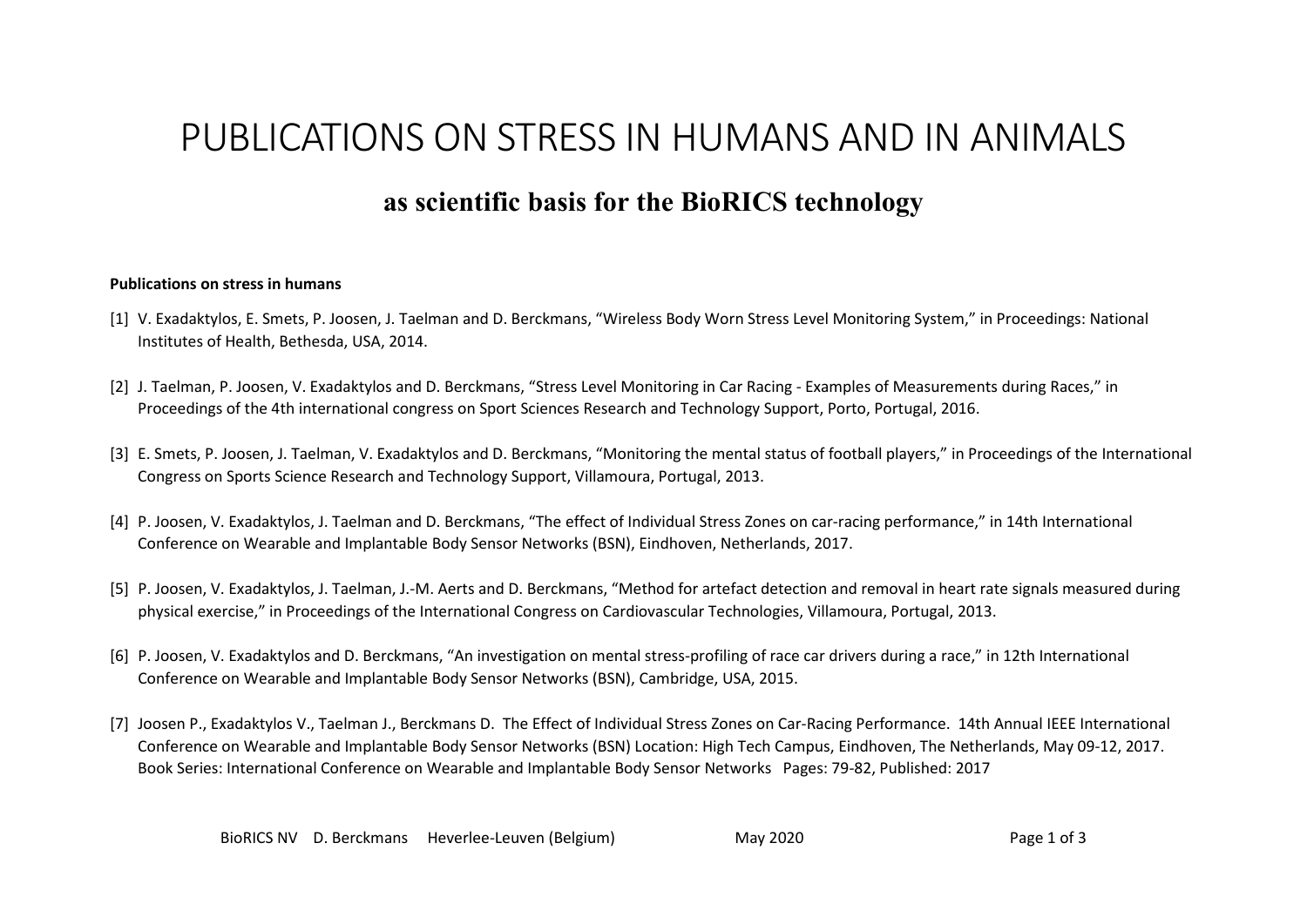- [8] Schiweck, C. ; Piette, D.; Berckmans, D. ; Claes, S. ; Vrieze, E. 'Heart rate and high frequency heart rate variability during stress as biomarker for clinical depression. A systematic review'. Psychological medicine, 49, 2, 200-211. 2019.
- [9] Wuyts, J.; De Valck, E.; Vandekerckhove, M.; Pattyn, N.; Bulckaert, A.; Berckmans, D.; Haex, B.; Verbraecken, J.; Cluydts, R. 'The influence of pre-sleep cognitive arousal on sleep onset processes'. International journal of psychophysiology, Volume: 83, 1, 8-15. 2012.
- [10]Piette D., Norton T., Vrieze E., Aerts J-M., Exadaktylos V., Bogaerts K., Hompes T., Claes S., Berckmans D., 2020, Dynamic modelling of heart rate in depression and burnout during a physical and mental task, submitted.
- [11]Piette D., Norton T., Vrieze E., Aerts J-M., Exadaktylos V., Bogaerts K., Hompes T., Claes S., Berckmans D., 2020, Difference in energy expenditure between healthy controls and patients with depression or burnout during physical and mental exercise, submitted.
- [12]Piette D., Norton T., Vrieze E., Aerts J-M., Exadaktylos V., Bogaerts K., Hompes T., Claes S., Berckmans D., 2020, Decomposing energy expenditure and heart rate into a physical and mental component using transfer function modelling, submitted.
- [13]Piette D., Norton T., Kerstens, S., Vrieze E., Aerts J-M., Exadaktylos V., Bogaerts K., Hompes T., Claes S., Berckmans D., 2020, Validation of wearable technology to identify biomarkers for burnout and depression in a combined physical and mental task, submitted.
- [14]Piette D. Depression and burnout, a different perspective. 2020. PhD Dissertation presented in fulfilment of the requirements for the degree of Doctor in Bioscience Engineering, KU Leuven, pp. 138.